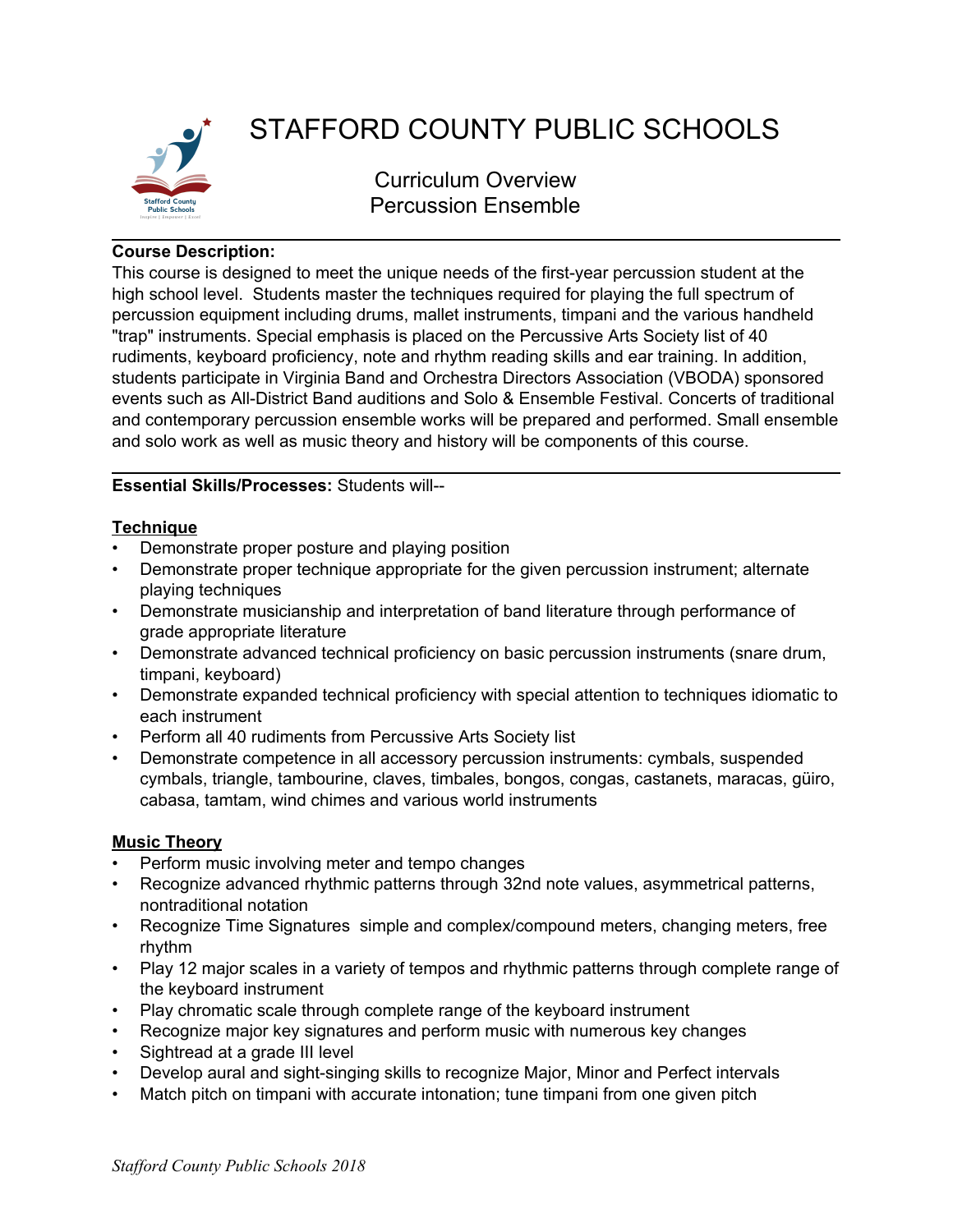## **Ensemble Skills**

- Recognize and respond to basic conducting patterns of simple and changing meters
- Recognize and respond to expressive elements written in the music and given by the conductor
- Demonstrate an awareness of ensemble timbre, contrast, balance and blend
- Demonstrate an awareness of musical terminology necessary for performance of dynamics, tempo, style and phrasing
- Demonstrate an understanding of proper rehearsal technique and etiquette
- Demonstrate an understanding of stage presence and decorum
- Demonstrate advanced performance techniques in large and small ensembles

## **Music Literature**

- Perform music of grade appropriate literature
- Perform a wide variety of styles from musical historical periods
- Perform a wide variety of styles from various world cultures
- Demonstrate an awareness of timbre, contrast, blend, balance, phrasing, etc. in performance of varied musical styles

## **Listening/Musical Analysis**

- Listen to a wide variety of styles from musical historical periods
- Analyze musical forms such as March, Sonata, Rondo, Theme and Variations, Fugue
- Recognize musical styles relative to historic periods of baroque, classical, romantic, and contemporary
- Demonstrate critical musical judgment in evaluating the performance of self and others.

## **Technology**

- Exploration of available music technology through the use of varied media
- Explore and observe available computer technology in the field of music
- Analysis of performance through the use of recording and listening to performances

#### **Essential Knowledge**: Students will—

- Understand the role of music in our society Appreciate the work/study ethic
- Appreciate different cultures and customs Acquire stage presence and decorum
- Encourage creative experimentation Share the talents of others
- Foster a spirit of cooperation Expand career awareness
- 
- 
- -

#### **Resources:**

#### **Curriculum Connections:**

**Career Preparations:** Professional musician, performer, teacher, composer, arranger, musicologist, music industry, instrument repair, production engineering, music technology **Language Arts:** Reinforcement of vocabulary, grammar and verbal communications skills. **Fine Arts:** Coordinate music, drama, dance and visual art; correlation of music and art. **World Language:** Musical terminology in Italian, German, French, Spanish and Latin. **Health and Physical Education:** Instrumental music requires conditioning and coordination.